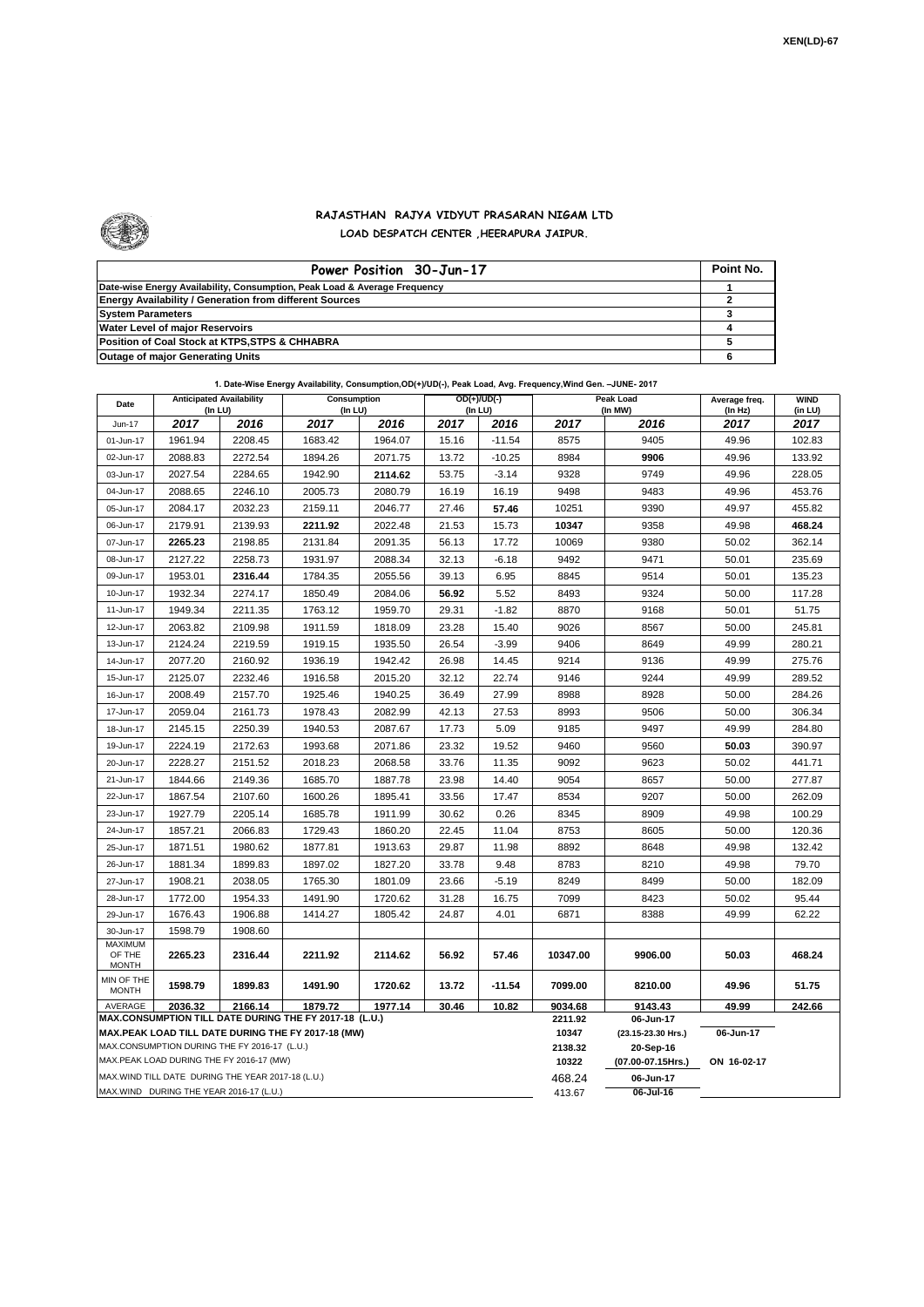| S.No.             | Sources Available to Rajasthan / Installed                 | Prior            | <b>Prior</b>   | Actual           |
|-------------------|------------------------------------------------------------|------------------|----------------|------------------|
|                   | Capacity as on 30.09.2016                                  | assessment of    | assessment of  | Energy           |
|                   | (In MW)                                                    | Avail. For next  | Avail.         | <b>Received</b>  |
|                   |                                                            | Dav              |                |                  |
|                   |                                                            |                  | 29-Jun-17      |                  |
| 1<br>$\mathbf{2}$ | KTPS (1240/1240)<br>STPS (1500/1500)                       | 42.00<br>55.00   | 42.00<br>55.00 | 38.01<br>43.96   |
| 3                 | DHOLPUR GAS CCPP (330/330)                                 | 0.00             | 0.00           | 0.00             |
| 4                 | RAMGARH (273.5/273.5)                                      | 49.00            | 47.00          | 32.43            |
| 5                 | RAPP-A(200/200)                                            | 38.00            | 38.00          | 39.05            |
| 6                 | MAHI (140/140)                                             | 0.00             | 0.00           | 0.00             |
| 7                 | CHAMBAL (RPS+JS) (135.5/271)                               | 0.00             | 0.00           | 2.14             |
| 8                 | GIRAL LIGNITE (250/250)<br>CHHABRA TPS 1000/1000)          | 0.00             | 0.00           | 0.00             |
| 9<br>10           | ADANI (TPS) + KALISINDH (TPS)                              | 162.00<br>288.00 | 164.00         | 122.78<br>276.24 |
|                   | (1200+1200/1320+1200)                                      |                  | 425.00         |                  |
| 11                | WIND FARM (3980.40/4119.15)                                | 25.00            | 30.00          | 62.22            |
| 12                | SOLAR POWER(737.70/1295.70)                                | 0.00             | 0.00           | 0.00             |
| 13                | CAPTIVE POWER PLANTS                                       | 0.00             | 0.00           | 0.00             |
| 14                | REGIONAL (INTRA STATE) O.A. (VLTPS)                        | 0.00             | 0.00           | 0.00             |
| 15                | OPEN ACCESS                                                | $-88.18$         | $-87.37$       | $-87.72$         |
| 16<br>17          | BIOMASS - (101.95/119.25)<br>BARSINGHSAR LTPS(250/250)     | 5.00<br>25.00    | 6.00<br>53.00  | 5.09<br>47.49    |
| 18                | RAJWEST (1080/1080)                                        | 172.00           | 172.00         | 105.35           |
|                   | <b>TOTAL (A): 1-18</b>                                     | 772.82           | 944.63         | 687.04           |
| 19                | <b>BBMB COMPLEX</b>                                        |                  |                |                  |
|                   | a) BHAKRA(230.79/1516.3)                                   | 28.99            | 34.73          | 31.30            |
|                   | b) DEHAR (198/990)                                         | 29.07            | 28.42          | 28.49            |
|                   | c) PONG (231.66/396)                                       | 3.04             | 7.88           | 2.96             |
| 20                | TOTAL: a TO c<br><b>CENTRAL STATIONS</b>                   | 61.10            | 71.04          | 62.75            |
|                   | d) SINGRAULI (300/2000)                                    | 84.37            | 71.94          | 63.86            |
|                   | e) RIHAND<br>(310.24/3000)                                 | 101.51           | 100.52         | 93.89            |
|                   | f) UNCHAHAR-I(20/420)                                      | 2.50             | 1.34           | 3.14             |
|                   | g) UNCHAHAR-II& III(61/630)                                | 10.02            | 6.73           | 11.62            |
|                   | h) INDIRA GANDHI STPS(JHAJHAR) 0.00/1500)                  | 0.00             | 0.00           | 0.00             |
|                   | i) NCTPS DADRI St-II (43.22/980) + DADRI-TH                | 0.55             | 2.51           | 7.15             |
|                   | j) DADRI GAS (77/830)                                      | 3.48             | 3.80           | 4.78             |
|                   | k) ANTA<br>(83.07/419)<br>I) AURAIYA                       | 0.00<br>0.00     | 0.00<br>0.00   | 0.00<br>0.00     |
|                   | (61.03/663)<br>m) NAPP<br>(44/440)                         | 8.93             | 8.93           | 8.93             |
|                   | n) RAPP-B<br>(125/440)                                     | 31.69            | 31.69          | 31.69            |
|                   | o) RAPP-C<br>(88/440)                                      | 20.58            | 20.58          | 20.58            |
|                   | (20.36/690)<br>p) SALAL                                    | 4.71             | 4.77           | 4.77             |
|                   | g) URI<br>(70.37/720)                                      | 12.35            | 16.73          | 16.73            |
|                   | r) TANAKPUR (10.86/94)                                     | 2.02             | 0.78           | 0.79             |
|                   | s) CHAMERA - (105.84/540)                                  | 25.12            | 25.12          | 25.25            |
|                   | t) CHAMERA-II (29.01/300)<br>u) CHAMERA-III (25.21/231)    | 6.98<br>5.97     | 6.98           | 6.98<br>6.02     |
|                   | v) DHAULIGANGA (27/280)                                    | 6.42             | 6.05<br>6.50   | 6.50             |
|                   | w) DULHASTI (42.42/390)                                    | 10.07            | 10.05          | 10.05            |
|                   | x) SEWA (13/120)                                           | 3.28             | 3.28           | 3.28             |
|                   | y) NJPC (112.00/1500)+RAMPUR(31.808/412.02)                | 34.13            | 34.13          | 34.13            |
|                   | z) TEHRI (75/1000)                                         | 3.75             | 3.75           | 3.75             |
|                   | aa) KOTESHWR (33.44/400) + PARBATI3 (56.73/520)            | 20.40            | 20.40          | 29.58            |
|                   | ab) TALA                                                   | 3.63             | 3.18           | 3.18             |
|                   | ac) MUNDRA UMPP (380/4000)<br>ad) SASAN (372/3960)         | 50.88<br>121.27  | 50.88<br>65.71 | 48.87            |
|                   | ae) FRKKA+KHLGN+TLCHR (70.18/3940)                         | 22.11            | 16.72          | 46.29<br>7.24    |
|                   | af) URS POWER(DADRI TH-I)                                  | 0.00             | 0.00           | 0.00             |
|                   | TOTAL SCHEDULE(a TO af)                                    | 657.81           | 594.11         | 561.79           |
|                   | LOSSES                                                     | $-18.06$         | $-14.29$       | $-20.45$         |
|                   | NET SCHEDULED                                              | 639.75           | 579.82         | 541.34           |
| 21                | BILATERAL (REG.) EXCL. BANKING                             | 26.28            | 26.28          | 26.28            |
| 22                | <b>BANKING</b>                                             | $-43.37$         | -43.37         | -43.37           |
| 23                | BILATERAL(INTER-REG.). EXCLUDING (ISOA &                   | 115.14           | 79.13          | 90.39            |
| 24                | <b>BANKING)</b><br>INTER STATE OPEN ACCESS (BILATERAL+IEX) | 88.18            | 87.37          | 87.72            |
|                   |                                                            |                  |                |                  |
| 25                | INDIAN ENERGY EXCHANGE                                     | 0.00             | 0.00           | 0.00             |
|                   | <b>TOTAL(B): (19 TO 25)</b>                                | 825.97           | 731.80         | 702.36           |
|                   | TOTAL GENERATION (A +B) : 1 TO 25                          |                  |                | 1389.40          |
|                   | OVER DRAWAL (+)/UNDER DRAWAL (-)                           |                  |                | 24.87            |
|                   | <b>GRAND TOTAL</b>                                         | 1598.79          | 1676.43        | 1414.27          |
|                   | <b>LAST YEAR</b>                                           | 1908.60          | 1906.88        | 1805.42          |